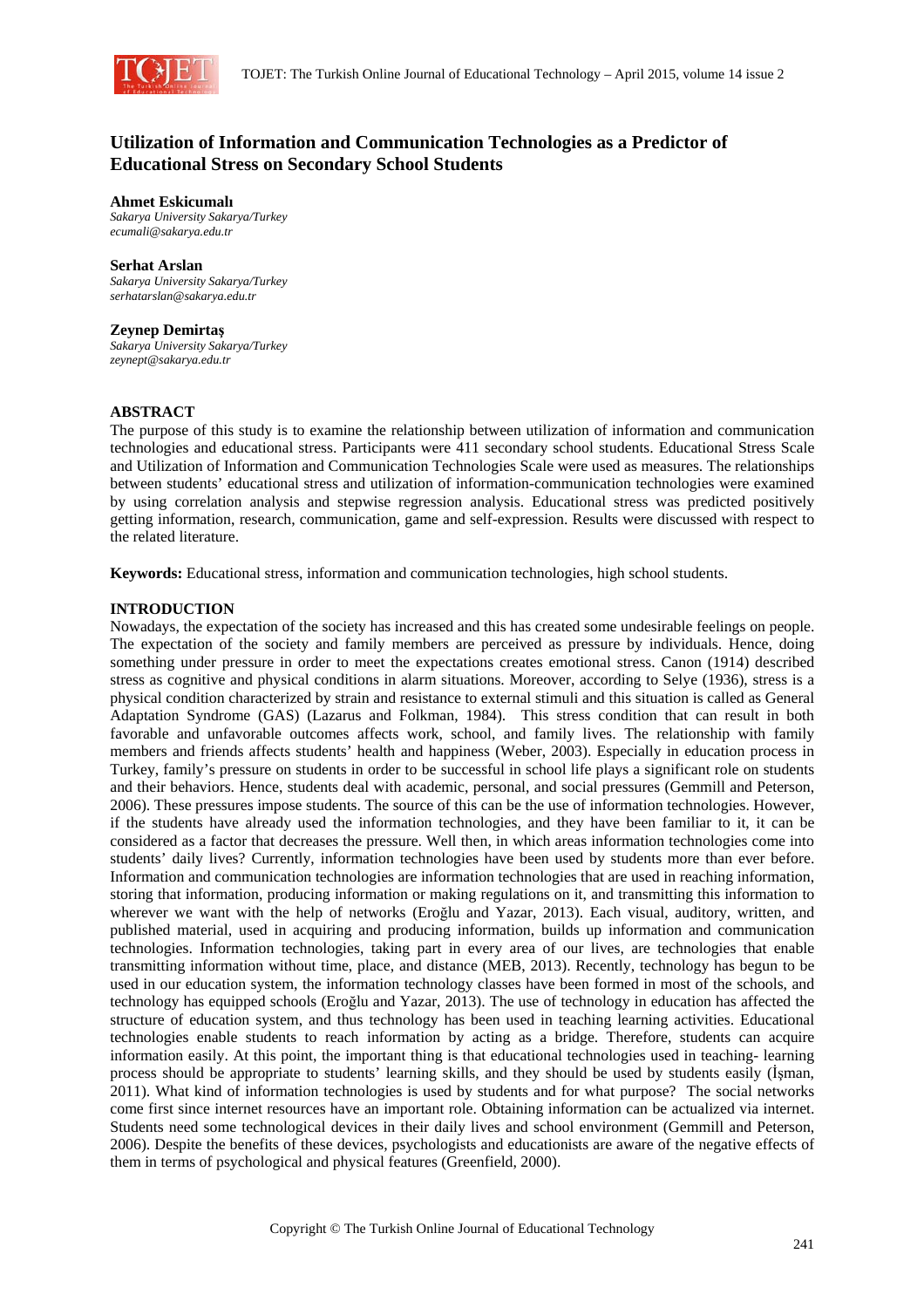

Recently, technology use has become a necessity in order to meet the expectation of peers and teachers as well as the society. In addition, students have to use this technology and this situation puts a pressure on students. Students' feeling of deficient and insufficient because of not being able to use technological devices creates some negative outcomes. Besides, several studies show that stress factors are related to individual's psychological conditions, and they have negative effects on health (Pandya, Deshpande and Karani, 2012). Information technologies of which use is difficult or unknown may confront students with negative situations among their peers. Benefiting from information technologies in class environment as a teaching- learning material has a significant effect because these technologies change the teaching process and confront students with unknown technologies (Bitner and Bitner, 2002). Hence, the anxiety related to information technologies has become widespread in academy (Ekizoglu and Ozcinar, 2010; Rahimi and Yadollahi, 2011). As a result of this, students may be unsuccessful in courses or they may dislike courses so that this situation may be one of the reasons of stress. Therefore, not being able to meet the expectation of external factors comes into question (Ang., Klassen, Chong, Huan, Wong, Yeo, and Krawchuk, 2009). Indeed, if individuals have no ability to deal with these expectations, arising of stress will be inevitable (Lazarus, 1966). The current study aims to investigate the relationship between students' educational stress and the level of their information technology use.

#### **The present study**

Few studies have connected educational stress with Information and Communication Technologies characteristics (Rahardjo, Juneman ve Setiani, 2013; Fakun, 2009; Gemmil ve Peterson, 2006) and, to our knowledge, no research has been conducted investigating educational stress' relationship to Information and Communication Technologies. Thus, the aim of the present study is to examine the relationship between Utilization of Information and Communication Technologies and Education Stress. In the present research, the educational stress has been considered as an outcome and students' Utilization of Information and Communication Technologies as the predictor. It is hypothesized that students' Utilization of Information and Communication Technologies would be associated positively with educational stress based on the studies on support Information and Communication Technologies (Gemmil and Peterson, 2006; Mark, Wang and Niiya, 2014) and educational stress (Arslan, 2015; Lin, Lin, Wang and Chen, 2009; Rahardjo, Juneman and Setiani, 2013).

## **METHOD**

# **Participants**

Participants were 411 (212 (%51) female and (199 (%49) male secondary school students from Sakarya. Of the participants, 263 (64 %) were seventh grade-students, 148 (36%) were eight grade-students. Their ages ranged from 12 to 14 years old  $(M = 13.2, SD = .66)$ .

#### **Measures**

*Educational Stress Scale (ESS). Educational Stress Scale (ESS)*. The ESS is developed by Sun, Dunne, Hou, and Xu (2011) consists of 16 items (five factor: workload, worry about grades, self-expectation, and despondency) and each item was presented on a 5-point Likert-type scale ranging from  $1 =$  strongly disagree to  $5 =$  strongly agree with a higher score indicating greater stress. Turkish adaptation of this scale had been done by Akın, Gediksiz, Arslan, and Akın (2012). They found that internal consistency was .87 for Turkish university students. The goodness of fit index values of the model were RMSEA=.037, NFI=.97, NNFI=.99 , CFI=.99, IFI=.99, RFI=.96, GFI=.95, AGFI=.92 and SRMR=.041. The corrected item-total correlations of ESS ranged from .40 to .60. Factor loadings ranged from .68 to . 95.

*The Utilization Of Information And Communication Technologies Scale*. The Utilization Of Information and Communication Technologies Scale developed by Özmusul (2011) consists of 18 items and each item was presented on a 4-point Likert type scale ranging from 1= Never to 4= Always. It was determined that the scale had five factors. These factors are acquiring information, research and examination, communication, entertainment-game and self expression. The calculated alpha Cronbach coefficient for the scale was 0.85. A sum of all scores yields a total score that ranges from 4 to 72; a higher score indicates a higher utilization of information and communication technology level.

#### **Procedure**

Students voluntarily participated in research, completion of the scales was anonymous and there was a guarantee of confidentiality. The scales were administered to the students in groups in the classrooms. The measures were counterbalanced in administration. Prior to administration of scales, all participants were told about purposes of the study. In this research, Pearson correlation coefficient and multiple regression analysis were utilized to determine the relationships between dimensions of Utilization of Information and Communication Technologies and Educational Stress.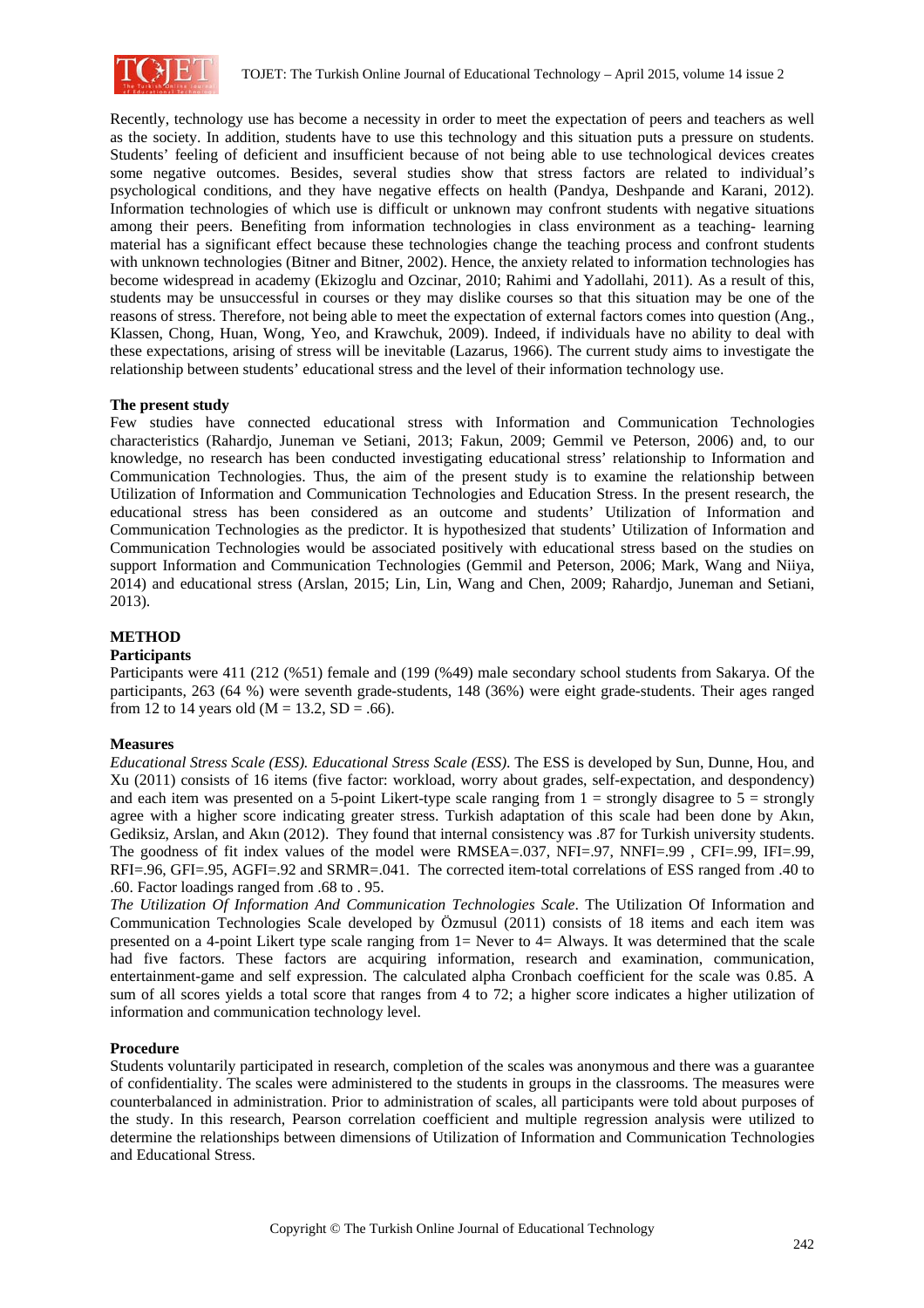

### **Procedure and Data Analysis**

Convenience sampling technique was used in selection of participants. Convenience sampling is a nonprobability sampling technique in which participants are selected because of their convenient accessibility and proximity to the researcher (Bryman, 2004). For this reason, the results of this study did not make inference from population which let to decrease external validity. Participants voluntarily participate and are free to fill out questionnaires without pressure. Completion of the questionnaires was anonymous and there was a guarantee of confidentiality. The instruments were administered to the students in groups in the classrooms. The measures were counterbalanced in administration. Prior to administration of measures, all participants were told about purposes of the study. In this research, Pearson correlation coefficient and multiple regression analysis were utilized to determine the relationships between Utilization of Information and Communication Technologies and Educational Stress. These analyses were carried out via SPSS 11.5.

# **RESULTS**

#### **Descriptive Data and Inter-correlations**

Table 1 shows the means, standard deviations, inter-correlations, and internal consistency coefficients of the variables used. Preliminary correlation analysis showed that information  $(r = .35)$ , research  $(r = .21)$ , communication  $(r = .12)$ , game  $(r = .35)$  and Self-expression  $(r = .35)$  related positively associated with educational stress.

| Variables                 | Informational | Research | Communication |         | Self-        | Educational |
|---------------------------|---------------|----------|---------------|---------|--------------|-------------|
|                           |               |          |               | Game    | ExpressionS. |             |
| Information               |               |          |               |         |              |             |
| Research                  | $.58**$       |          |               |         |              |             |
| Communication             | $.40**$       | .44**    |               |         |              |             |
| Game                      | $.52**$       | $.40**$  | .44**         |         |              |             |
| Self-expression           | $.44**$       | $.41**$  | $.36**$       | $66**$  |              |             |
| <b>Educational Stress</b> | $.35**$       | $.21**$  | $.12**$       | $.35**$ | $35**$       |             |
| Mean                      | 48.4          | 13.1     | 8.9           | 14.56   | 7.5          | 5.4         |
| Standard deviation        | 7.4           | 3.5      | 2.3           | 4.0     | 2.6          | 1.8         |

**Table 1:** Descriptive statistics and inter-correlations of the variables

\*\**p* < .01

# **Multiple Regression Analysis**

Before applying regression, assumptions of multiple regression were checked. The data were examined for normality by the Kolmogorov-Smirnov test. The Kolmogorov-Smirnov test indicated normality of distributions of test scores for all tests in the current study. Outliers are cases that have data values that are very different from the data values for the majority of cases in the data set. Outliers were investigated using Mahalanobis distance. A case is outlier if the probability associated with its  $D^2$  is .001 or less (Tabachnick & Fidell, 2001). Based on this criterion, five data were labeled as outliers and they were deleted. Multi-collinearity was checked by the variance inflation factors (VIF). All the VIF values were less than 10 (Tabachnick & Fidell, 2001), which indicated that there was no multi-collinearity.

Multiple regression analysis have been applied to determine which dimensions of communication technologies were the best predictors of educational stress. Table 2 showed the results of multiple regression analysis where the independent variables were dimensions of between utilization of information and communication technologies and the dependent variable was educational stress.

| Variables   | $\boldsymbol{B}$ | $SE_B$ | $\beta$ | t   | $\boldsymbol{p}$ | $\boldsymbol{R}$ | $R^2$ | $\boldsymbol{F}$ | $\boldsymbol{p}$ |
|-------------|------------------|--------|---------|-----|------------------|------------------|-------|------------------|------------------|
| Step 1      |                  |        |         |     |                  |                  |       |                  |                  |
| Information | .71              | .096   | .34     | 7.4 | .00.             | .34              | .120  | 55.75            | .00              |
| Step 2      |                  |        |         |     |                  |                  |       |                  |                  |
| Information | .70              | .11    | .34     | 5.9 | .00.             |                  |       |                  |                  |
| Research    | .03              | .17    | .01     | .17 | .86              | .34              | .12   | 27.82            | .00.             |
| Step 3      |                  |        |         |     |                  |                  |       |                  |                  |
| Information | .71              | .12    | .34     | 5.9 | .00.             | .34              | .12   | 18.5             | .00              |

**Table 2:** Summary of stepwise multiple regression analysis for variable predicting educational stress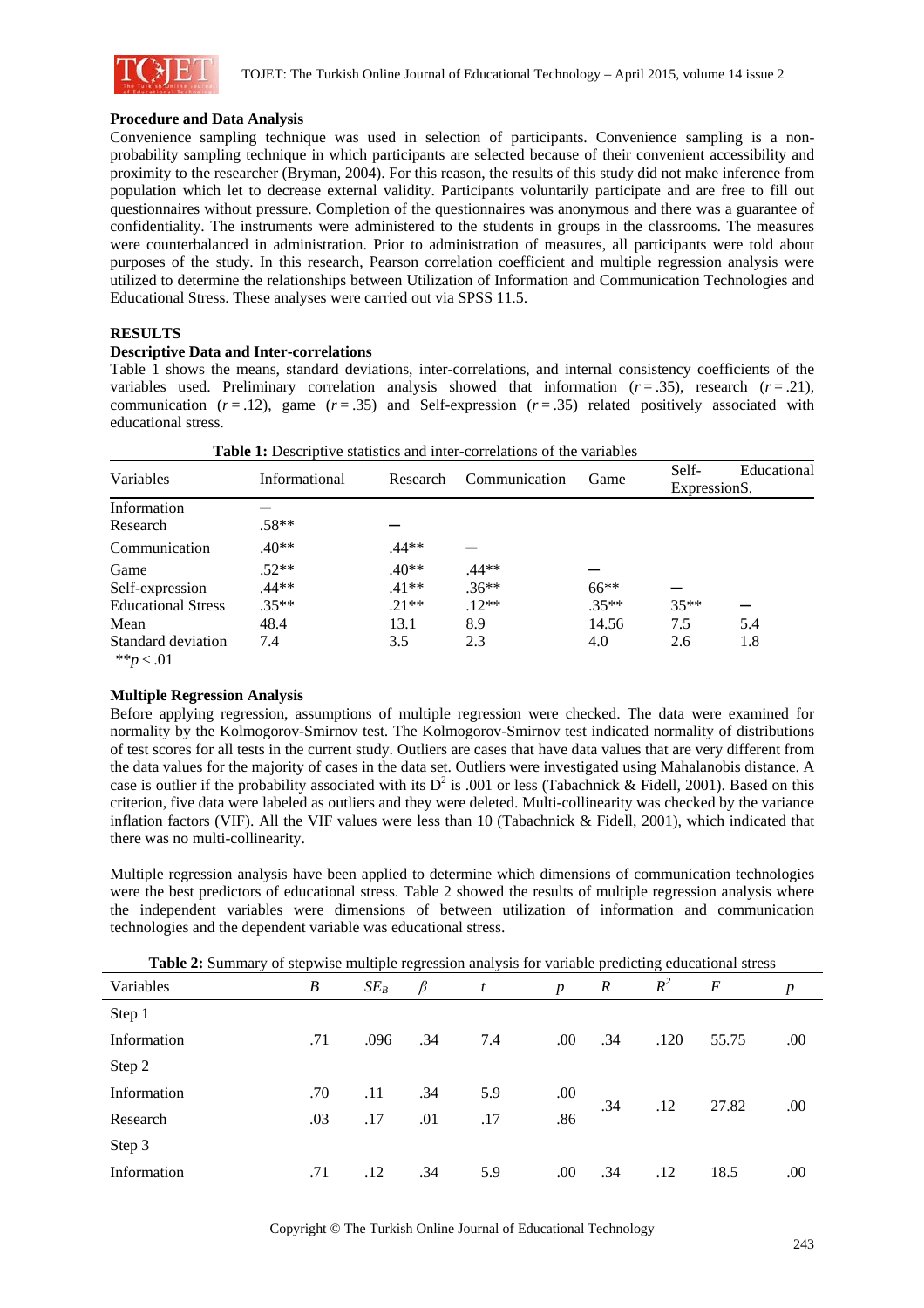

| Research        | .05    | .18 | .01    | .29     | .77  |     |     |       |      |
|-----------------|--------|-----|--------|---------|------|-----|-----|-------|------|
| Communication   | $-.04$ | .09 | $-.02$ | $-.44$  | .65  |     |     |       |      |
| Step 4          |        |     |        |         |      |     |     |       |      |
| Information     | .50    | .12 | .24    | 4.00    | .00. |     |     |       |      |
| Research        | .001   | .18 | .00    | .008    | .99  |     |     | 20.3  | .00. |
| Communication   | $-.17$ | .09 | $-.09$ | $-1.72$ | .08  | .40 | .16 |       |      |
| Game            | .73    | .15 | .26    | 4.76    | .00  |     |     |       |      |
| Step 5          |        |     |        |         |      |     |     |       |      |
| Information     | .48    | .12 | .23    | 3.8     | .00  |     |     |       |      |
| Research        | $-.08$ | .18 | $-.02$ | $-.44$  | .65  |     |     |       |      |
| Communication   | $-.17$ | .09 | $-.09$ | $-1.83$ | .06  | .43 | .17 | .18.6 | .00  |
| Game            | .43    | .18 | .15    | 2.40    | .01  |     |     |       |      |
| Self-expression | .77    | .24 | .19    | 3.14    | .00. |     |     |       |      |

 $\bar{p}$   $< 0.01$ 

Information entered the equation first, accounting for 12% of the variance in predicting educational stress. Game entered on the fourth step accounting for an additional 5% variance. The last regression models Information, Research, Communication, Game, and Self-expression as predictors of educational stress and accounted for 18% of the variance in educational stress. The standardized beta coefficients indicated the relative influence of the variables in last model with Information (*β*= .23, p<.01), Research (*β*= .02, p<.01), Communication (*β*= .09, p<.01), Game (*β*= .15, p<.01), and Self-expression (*β*= .15, p<.01) all significantly influencing educational stress and information was strongest predictor of educational stress.

# **DISCUSSION**

The present study, aimed to investigate the relationship between students' educational stress and the level of their information technology use, was conducted on the 7th grade students, and results showed that there was a positive relationship between students' educational stress and the level of their information technology use. In other words, when students have to use information technologies their educational stress increases. Rahardjo, Juneman and Setiani (2013) conducted a study on college students in Indonesia and investigated the effect of academic stress and anxiety of computer use and they found similar results. It was found that students who had anxiety due to computer use, and experienced academic stress, procrastinated the necessity of the course which requires computer use. Gemmil and Peterson (2006) carried out a study on university students and indicated that students spent lots of time with technology and related to this, they investigated students' perceived stress level. Indeed, 25% of students had problems related to technology use, and perceived stress level increased in accordance with technology use. Mark, Wang and Niiya (2014) conducted a study on university students and examined the relationship between time spending on computer and stress. In this research, 48 university students in America let using computer for 7 days when students were awake in their natural environment. Students' stress level was measured by biosensors. Thus, they found that there was a positive relationship between time spending on computer and students' stress level. According to Fakun (2009), individuals' anxiety due to computer use affected their perception about the easiness of computer use negatively. Individuals who experienced anxiety had trouble with fulfilling duties which required computer use even if they knew computer use. Lin, Lin, Wang and Chen (2009) carried out a study on students who studied at ten different technology schools, and they investigated the reasons of students' educational stress. Students experienced stress related to their academic problems at technology schools, and they perceived themselves as insufficient to solve these problems. Hence, this made students unhappy and affected their cognitive and physical health negatively. At the end of the study, authors divided students' educational stress reasons in four dimensions: stress related to test scores (the content of tests, test results, and expectations of families), stress related to teachers (the content of course materials, teaching methods and techniques, and assignments), stress because of themselves (expectations about themselves, selection of topics, time management), and stress due to their peers (group works, academic competition, and disappointing behaviors of their classmates). Findings that supported the results pointed out that students' stress due to course materials, teaching methods, and assignments at technology schools were related to technological devices they had to use. Furthermore, according to the study which investigated information technology use on 7th grade students (Tuti, 2005), students preferred mostly the following activities; playing games, downloading music, searching information resources, drawing and painting.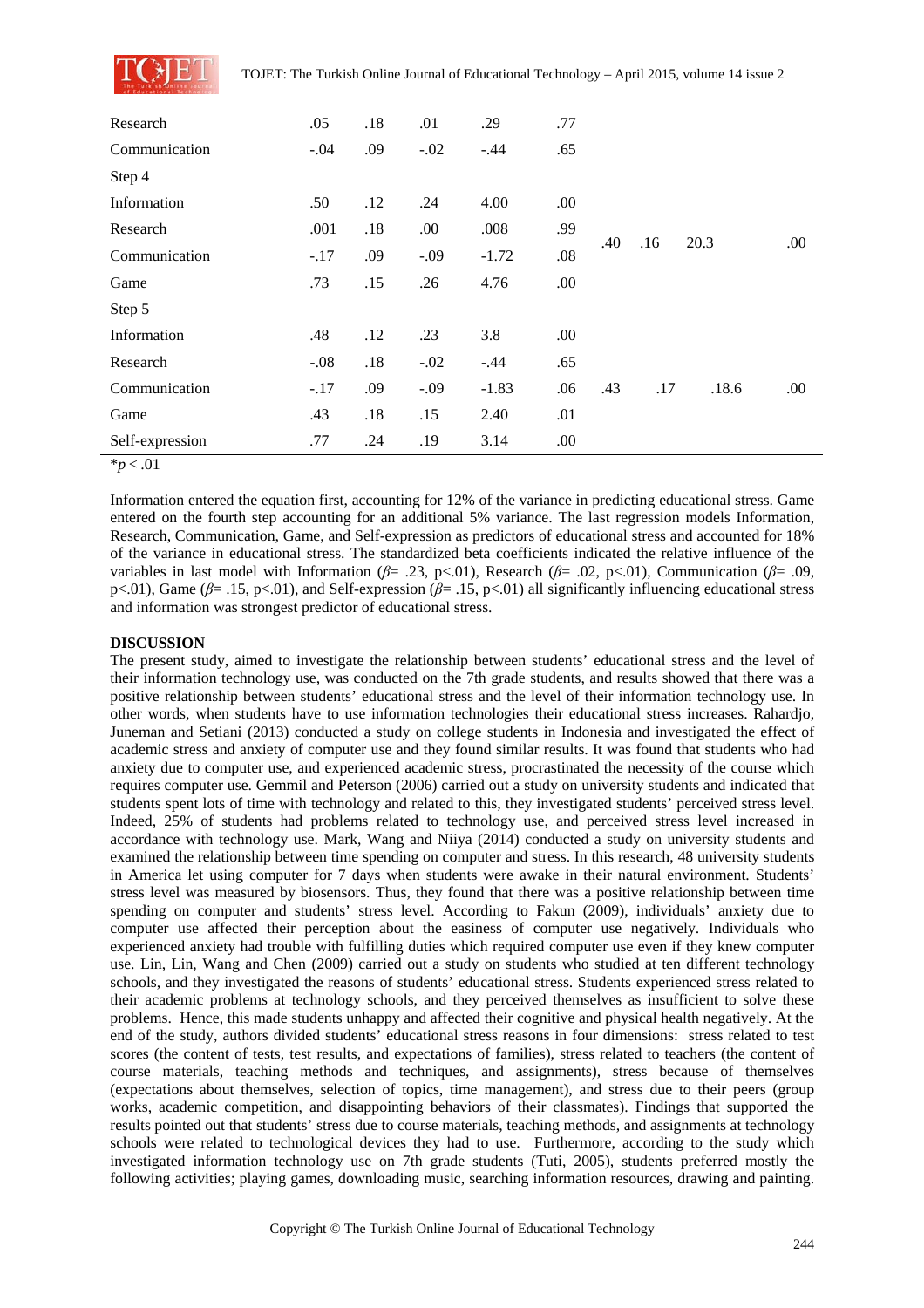

Students benefited information technologies mostly because of doing entertaining activities. Another finding was that students had positive opinions about information technology use in education. Students thought that if teachers use information technologies in teaching, topics will be more interesting and enjoyable. When examined previous researches, students thought that using information technologies for enjoyable activities, and social media in their daily lives decreased their stress. On the other hand, when they had to use information technologies for assignments, they experienced stress and anxiety. This stem from students' troubles in terms of using information technologies. Especially, for 7th grades, they may have problems in terms of having and using information technologies. In fact, maybe students do not know using information technologies effectively. Therefore, when information technology use is necessary for teaching- learning process, students may perceive this as a pressure and they may experience stress. All in all, using information technologies causes educational stress on 7th grades. It can be suggested that in teaching process, applications, seminars, and courses related to students' effective information technology use should be arranged.

### **REFERENCES**

- Akın, A., Gediksiz, E., Arslan, S., & Akın, Ü. (2012). The validity and reliability of the Turkish version of educational stress scale for adolescents (ESSA).International Conferences on New Horizons in Eucation, 2-8 Haziran, CzechRepublic/Prague.
- Arslan, S. (2015). The Predictive Role of Educational Stress on Social Emotional Learning in Elementary Students. Educational Research and Reviews, 10 (1) 184-190.
- Ang, R. P., Klassen, R. M., Chong, W. H., Huan, V. S., Wong, I. Y., Yeo, L. S., & Krawchuk, L. L. (2009). Cross-cultural invariance of the academic expectations stress inventory: adolescent samples from Canada and Singapore. *Journal of Adolescence*, 32 (5), 1225-1237.
- Bryman, A. (2004). Social Research Methods (2nd edition). Oxford: Oxford University Press.
- Bitner N., & Bitner, J. (2002). Integrating technology into the classroom: eight keys to success. *Technology and Teacher Education 10*, 95-100.
- Ekizoglu, N., & Ozcinar, Z. (2010). The relationship between teacher candidates' computer and internet based anxiety and perceived self-efficacy. *Procedia Social and Behavioral Sciences,* 2: 5881-5890.
- Eroğlu, E. & Yazar, D. (2013). Ortaöğretim Bilgi ve İletişim Teknolojisi Ders Kitabı. Ankara: Milli Eğitim Bakanlığı Yayınları.
- Fakun, D. (2009). How to mitigate the significant negative influence of computer anxiety on ease of use perceptions. *Behaviour & Information Technology,* 28, 223-238.
- Gemmill, E. & Peterson, M. (2006). Technology use among college students: implications for student affairs professionals. *NASPA Journal,*43 (2), 280-300.
- Greenfield, D. N., (2000). Psychological characteristics of compulsive internet use: A preliminary analysis. *Cyber Psychology & Behavior,* 5, 403-412.
- İşman, A. (2011). *Öğretim Teknolojileri ve Materyal Tasarımı.* Ankara: Pegem Akademi Yayınları.
- Lazarus, R.S. (1966). *Psychological Stress and the Coping Process.* New York: McGraw-Hill.
- Lazarus, R. & Folkman, S. (1984). *Stress, appraisal, and coping.* New York: Springer.
- Lin, Y. M., Lin, S. C., Eang, M. Y. & Chen, F. S. (2009). What causes the academic stress suffered by students at universities and colleges of technology? http://ir.lib.cyut.edu.tw:8080/bitstream/310901800/9028/1/What%20causes%20the%20academic369.pdf adresinden 24 Eylül 2014 tarihinde indirilmiştir.
- Mark, G., Wank, Y. & Niiya, M. (2014). Stress and multitasking in everyday college life: an empirical study of online activity. *CHI 2014,* April 26 - May 01, Toronto, ON, Canada.
- MEB, (2013). Bilgi ve İletişim Teknolojileri (BİT) Ürünleri. mebk12.meb.gov.tr/meb\_iys\_dosyalar/22/01/706462/dosyalar/2013\_12/06113759\_1.3.1.btrnleri1.3.2.btei tleri.pdf adresinden 25 Ekim 2014 tarihinde indirilmiştir.
- Özmusul, M. (2011). Bilişim teknolojilerinden yararlanma ölçeğinin geliştirilmesi. Kuramsal Eğitimbilim, 4(1), 1-17.
- Pandya, B. U., Deshpande, M. R. C., & Karani, A. (2012). A Study on Impact of Academic Stress on MBA Students of Gujarat Technological University. *Researcher's World-Journal of Arts, Science and Commerce*, *3*(3).
- Rahimi, M., & Yadollahi, S. (2011). Success in learning English as a foreign language as a predictor of computer anxiety. *Procedia Computer Science,* 3, 175-182.
- Rahardjo, W., Juneman, Setiani Y. (2013). Computer anxiety, academic stress, and academic procrastination on college students. *Journal of Education and Learning,* 7 (3), 147-152.
- Sun, Jiandong, Dunne, Michael P., Hou, Xiang-Yu, & Xu, Ai-qiang (2011).Educational stres scale for adolescents : development, validity, and reliability with Chinese students. Journal of Psychoeducational Assessment, 29(6), 534-546.
- Tabachnick, B. G., & Fidell, L. S. (2001). Using Multivariate Statistics. Boston: Allyn and Bacon.